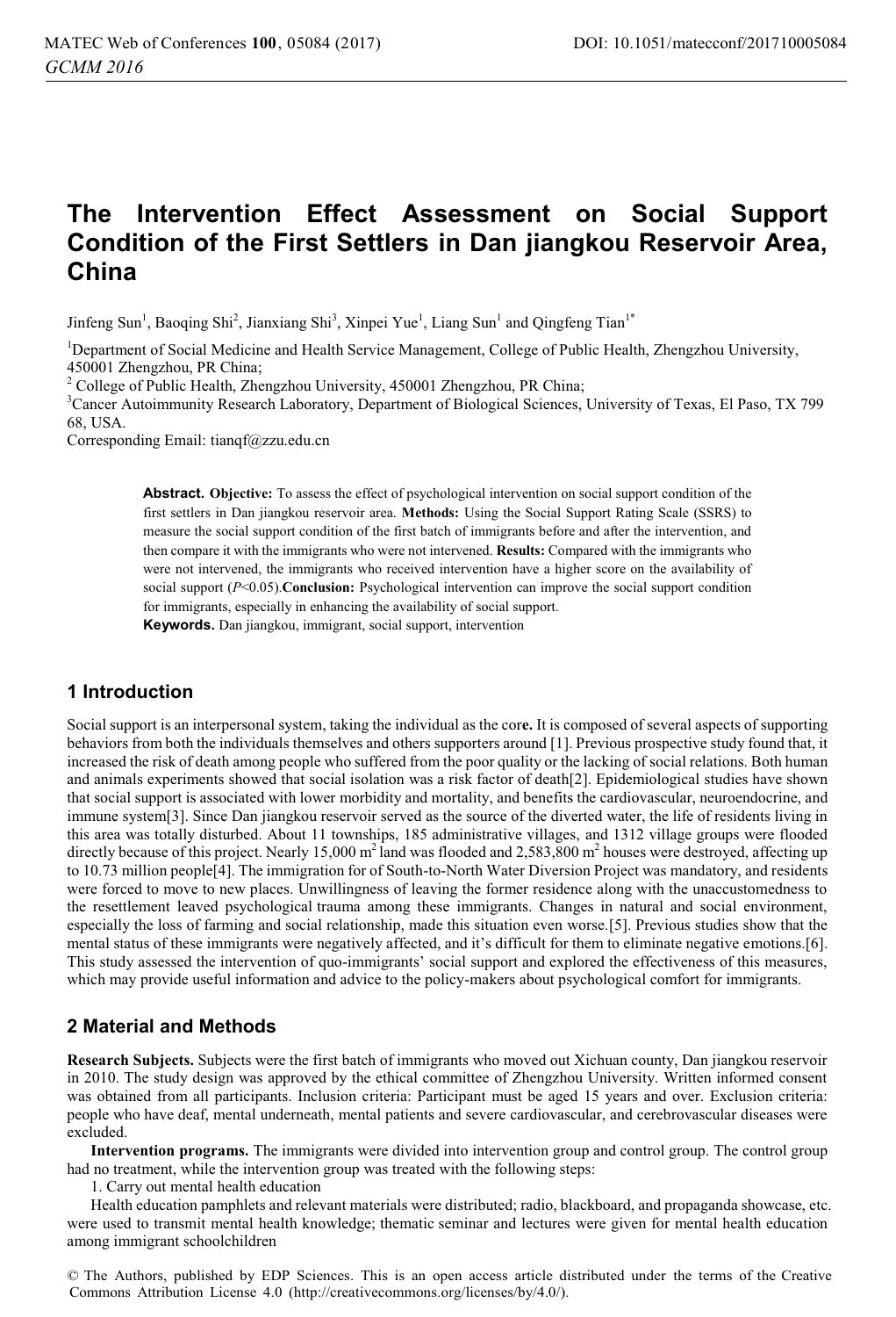2. Establish mental health records and psychological warning information network

The immigrant mental health records and psychological warning information network were established.

3. Provide psychological counseling

Face to face psychological counseling was carried out. High-risk groups were screened according to the results of the psychological investigation, then psychological counseling was provided.

4. Provide health service

We configured health services for immigrants, improving immigration physical health.

5. According to the intervention to immigration subjects, the immigrants' health guidelines which included health knowledge, common sense psychology and so on were drafted to make the resettlement progress smoothly.

 **Questionnaire survey.** The Social Support Rating Scale (SSRS) was used to evaluate the situation of social support. The scale was established by Xiao, Shuiyuan [7]. It has 10 items and is divided into three aspects: subjective support, objective support and support utilization. Subjective support is subjective experience or emotional support, which mainly refers to the individual's emotional experience and satisfaction to be respected, supported and understood in society; objective support refers to the objective, actual or perceived support, including direct material assistance and social networks; utilization of support refers to the individual on the utilization of social support.

The scoring method of Social Support Rating Scale is as follows [8]: ① Items  $1 \sim 4.8 \sim 10$ : Selecting items 1,2,3,4 will get 1,2,3,4 points respectively.  $\oslash$ Item five: the total scores are divided into A, B, C, D 4 parts, each count from none to full support will get 1 to 4 points separately.  $\circled{3}$  Articles 6 and 7, if the answer is "no source", the score is 0 points, whose answer is "following sources", he will get the score according to the amount he choose. 4 Total score is the sum of 10 items; objective support score is the sum of item 2, 6, 7; subjective support score is the sum of item 1, 3, 4, 5; the utilization of supporting score is the sum of 8,9,10. The higher the score you get, the better your social support have.

**Statistical Analysis.** Before inputting the data, we conducted quality audits on each questionnaire and removed the incomplete questionnaires. The Software of Epidata3.0 was used to establish a database. Double entry was conducted to avoid input error. SPSS17.0 statistical software was used to conduct chi-square test, two-sample t-test and other statistical analysis for the data. Significance level  $\alpha = 0.05$ .

## **3 Results**

**Demographic Characteristics.** We issued 1420 questionnaires, and retrieved 1372 questionnaires, the effective rate was 96.6%. The intervention group has 522 males and 445 females; the mean age is  $46.74 \pm 15.85$  years old. Control groups have 204 males and 201 females; the mean age is  $44.75 \pm 14.51$  years old.

**Comparison of the score on social support between intervention and control groups before and after the intervention.** Before the intervention, there was no statistically significant differences between the two groups (*P*>0.05) in social support, subjective support, objective support and the utilization of social support. After the intervention, the intervention group had a higher score on the utilization of social support than the control group (*P*<0.05); no statistically significant difference was observed on the other three aspects (*P*>0.05). The results are shown in Table 1.

|                                                                               |            | Before intervention |            |            |             | t value     |            |             |        |          |         |             |
|-------------------------------------------------------------------------------|------------|---------------------|------------|------------|-------------|-------------|------------|-------------|--------|----------|---------|-------------|
|                                                                               |            | Subjec              | Objec      |            |             | Subjec      | Objec      |             | Tot    | Subje    | Objec   |             |
| Group                                                                         | Total      | tive                | tive       | Utiliza    | Total       | tive        | tive       | Utiliza     | al     | ctive    | tive    | Utiliza     |
|                                                                               | score      | suppor              | suppo      | tion       | score       | suppor      | suppo      | tion        | sco    | suppo    | suppo   | tion        |
|                                                                               |            |                     | rt         |            |             |             | rt         |             | re     | rt       | rt      |             |
| Interve<br>ntion                                                              | $37.95\pm$ | $22.63 \pm$         | $8.36\pm$  | $6.92 \pm$ | $38.62 \pm$ | $22.68 \pm$ | $8.60 \pm$ | $7.73 \pm$  | 1.2    | 0.200    | 0.969   | $4.904^{#}$ |
| group                                                                         | 8.68       | 6.13                | 2.75       | 2.43       | 8.46        | 5.36        | 3.17       | 2.68        | 31     |          |         |             |
| Control                                                                       | $38.84\pm$ | $23.59\pm$          | $8.60 \pm$ | $6.66 \pm$ | $37.80 \pm$ | $22.93\pm$  | $8.09\pm$  | $6.77 \pm$  | $-1.2$ | $-1.186$ | $-1.64$ | 0.488       |
| group                                                                         | 7.10       | 4.95                | 2.69       | 1.96       | 7.79        | 4.95        | 2.75       | 2.11        | 28     |          | 0       |             |
| t value                                                                       | $-1.088$   | $-1.676$            | $-0.784$   | 1.139      | 1.376       | $-1.242$    | 1.763      | $5.420^{#}$ |        |          |         |             |
| $\mathbf{M}$ $\mathbf{H}$ $\mathbf{H}$ $\mathbf{H}$ $\mathbf{H}$ $\mathbf{H}$ |            |                     |            |            |             |             |            |             |        |          |         |             |

**Table 1.** Comparison of social support between intervention and control groups before and after intervention

Note: # means *P*<0.05

**Hierarchical comparison of social support between immigrants before and after intervention.** After the intervention, the scores on utilization of social support are statistically higher than immigrants before the intervention both in male, female,  $15 \sim 34$  and  $35 \sim 54$  age groups, primary group, junior high school group, unmarried group, married group and farmer  $(P<0.05)$ , Comparing the two groups, the differences are not statistically significant  $(P>0.05)$  in the scores of social support, subjective support and objective support. The results are shown in Table 2.

**Table 2** Hierarchical comparison of social support between immigrants before and after intervention

|                  | Before intervention |                          |                        |                 | After intervention            | value                    |                        |                 |                   |                          |                        |                 |
|------------------|---------------------|--------------------------|------------------------|-----------------|-------------------------------|--------------------------|------------------------|-----------------|-------------------|--------------------------|------------------------|-----------------|
| Project<br>Group | Total<br>score      | Subjec<br>tive<br>suppor | Obiec<br>tive<br>suppo | Utiliza<br>tion | $\tau_{\text{otal}}$<br>score | Subjec<br>tive<br>suppor | Objec<br>tive<br>suppo | Utiliza<br>tion | Tot<br>al<br>scor | Subjec<br>tive<br>suppor | Objec<br>tive<br>suppo | Utiliza<br>tion |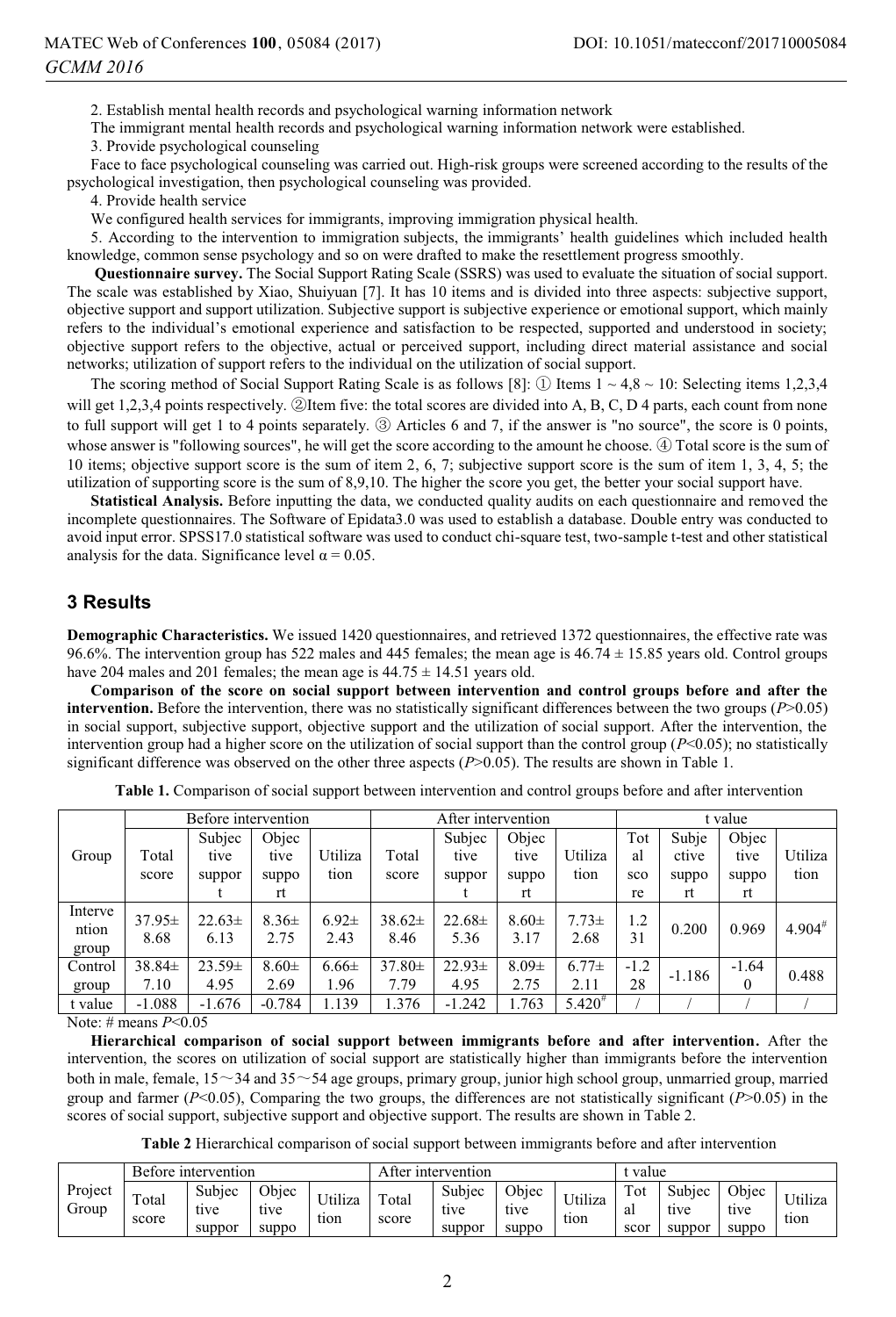# MATEC Web of Conferences **100**, 05084 (2017) DOI: 10.1051/matecconf/201710005084 *2016 GCMM*

|          |             | t                   | rt                  |            |             | t           | rt         |            | e            | $\mathfrak{t}$ | rt                        |          |
|----------|-------------|---------------------|---------------------|------------|-------------|-------------|------------|------------|--------------|----------------|---------------------------|----------|
| Gender   |             |                     |                     |            |             |             |            |            |              |                |                           |          |
| male     | $38.73+$    | $23.24 \pm$         | $8.43 \pm$          | $7.02 \pm$ | $39.16 \pm$ | $23.04 \pm$ | $8.45 \pm$ | $7.68 \pm$ | $-0.5$       | 0.379          | $-0.07$                   | $-2.810$ |
|          | 8.51        | 5.98                | 2.70                | 2.58       | 8.73        | 5.48        | 3.18       | 2.72       | 52           |                | 7                         | #        |
| female   | $36.73+$    | $21.66 \pm$         | $8.25 \pm$          | $6.75 \pm$ | $38.23 \pm$ | $22.07+$    | $8.52+$    | $7.63 \pm$ | $-1.7$       | $-0.713$       | $-0.86$                   | $-0.404$ |
|          | 8.82        | 6.27                | 2.85                | 2.18       | 8.21        | 5.26        | 3.23       | 2.68       | 40           |                | $\overline{4}$            | $\#$     |
| Age      |             |                     |                     |            |             |             |            |            |              |                |                           |          |
|          | $39.53 \pm$ | 23.94±              | $8.51 \pm$          | $7.03+$    | $41.43 \pm$ | 23.99±      | $9.36 \pm$ | $8.08 +$   | $-1.4$       | $-0.064$       | $-1.84$                   | $-2.829$ |
| $15\sim$ | 8.65        | 6.03                | 2.77                | 2.61       | 8.94        | 5.22        | 3.63       | 2.58       | 94           |                | $\overline{7}$            | $\#$     |
| $35\sim$ | 37.56±      | $21.92 \pm$         | $8.47 +$            | $7.06 \pm$ | 38.33±      | $22.20 +$   | $8.41 \pm$ | $7.69 \pm$ | $-0.8$       | $-0.488$       | 0.196                     | $-2.455$ |
|          | 8.89        | 6.18                | 2.89                | 2.35       | 8.26        | 5.47        | 3.07       | 2.70       | 93           |                |                           | #        |
|          | $37.47 \pm$ | $22.57+$            | $\overline{8.20}$ ± | $6.75 \pm$ | 37.56±      | $22.04 \pm$ | $8.26 \pm$ | $7.29 \pm$ | $-0.0$       | 0.742          | $-0.16$                   | $-1.634$ |
| $55\sim$ | 8.30        | 6.21                | 2.47                | 2.38       | 8.36        | 5.29        | 3.18       | 2.71       | 87           |                | $\sqrt{2}$                |          |
| Educat   |             |                     |                     |            |             |             |            |            |              |                |                           |          |
| ion      |             |                     |                     |            |             |             |            |            |              |                |                           |          |
| Primar   |             |                     |                     |            |             |             |            |            |              |                |                           |          |
| and<br>y | $35.72 \pm$ | $21.16 \pm$<br>6.12 | $8.01 \pm$<br>2.56  | $6.55 \pm$ | $36.84\pm$  | $21.22 \pm$ | $8.27 \pm$ | $7.33 \pm$ | $-1.2$<br>88 | $-0.097$       | $-0.92$<br>$\overline{5}$ | $-3.071$ |
| below    | 8.26        |                     |                     | 2.28       | 8.63        | 5.59        | 3.05       | 2.65       |              |                |                           |          |
| Junior   | 39.07±      | $23.53+$            | $8.49 +$            | $6.95 \pm$ | $39.72 \pm$ | $23.32+$    | $8.68 \pm$ | $7.74 \pm$ | $-0.7$       |                | $-0.63$                   | $-3.080$ |
| high     | 8.77        | 6.10                | 2.83                | 2.52       | 8.28        | 5.21        | 2.29       | 2.73       | 74           | 0.389          | $\overline{4}$            | #        |
| school   |             |                     |                     |            |             |             |            |            |              |                |                           |          |
| High     |             |                     |                     |            |             |             |            |            |              |                |                           |          |
| school   | $42.13+$    | $24.70 \pm$         | $9.28 +$            | $8.15+$    | $40.97\pm$  | $24.14 \pm$ | $8.44 \pm$ | $8.40 \pm$ | 0.7          | 0.621          | 1.314                     | $-0.522$ |
| and      | 7.69        | 5.12                | 2.98                | 2.09       | 7.57        | 4.36        | 3.37       | 2.61       | 71           |                |                           |          |
| above    |             |                     |                     |            |             |             |            |            |              |                |                           |          |
| Marria   |             |                     |                     |            |             |             |            |            |              |                |                           |          |
| ge       |             |                     |                     |            |             |             |            |            |              |                |                           |          |
| Unmar    | $39.15 \pm$ | $23.33+$            | $8.74+$             | $7.07+$    | $37.81 \pm$ | $21.37+$    | $7.94 \pm$ | $8.53+$    | 0.6          | 1.455          | 0.980                     | $-2.696$ |
| ried     | 9.06        | 6.75                | 2.57                | 2.12       | 9.08        | 5.48        | 3.91       | 2.41       | 41           |                |                           | $\#$     |
| Marrie   | $38.52 \pm$ | $23.14 \pm$         | $8.47 +$            | $6.85 +$   | $39.31 \pm$ | 23.07±      | $8.73+$    | $7.52 +$   | $-1.3$       | 0.179          | $-1.21$                   | $-3.542$ |
| d        | 8.29        | 5.80                | 2.75                | 2.43       | 8.18        | 5.25        | 3.04       | 2.71       | 13           |                | 3                         | #        |
| Others   | $30.19 \pm$ | $16.58 \pm$         | $6.71 \pm$          | $6.90 \pm$ | $33.51 \pm$ | $18.96\pm$  | $6.73 +$   | $7.88 +$   | $-1.6$       | $-1.886$       | $-0.02$                   | $-1.550$ |
|          | 8.58        | 5.88                | 2.53                | 2.53       | 9.01        | 5.15        | 3.28       | 2.83       | 20           |                | 8                         |          |
| Profess  |             |                     |                     |            |             |             |            |            |              |                |                           |          |
| ion      |             |                     |                     |            |             |             |            |            |              |                |                           |          |
| Farmer   | 37.98±      | $22.64 \pm$         | $8.40 \pm$          | $6.89 +$   | 38.99±      | $22.64 \pm$ | $8.59+$    | $7.75+$    | $-1.5$       | 0.000          | $-0.85$                   | $-4.450$ |
|          | 8.63        | 6.13                | 2.77                | 2.42       | 8.54        | 5.48        | 3.18       | 2.74       | 61           |                | $\mathbf{1}$              | $\#$     |
| Non-fa   | $37.80 \pm$ | $22.57+$            | $8.16\pm$           | $7.05 \pm$ | 37.90±      | $22.35+$    | $8.20 \pm$ | $7.38 \pm$ | $-0.0$       | 0.267          | $-0.08$                   | $-0.867$ |
| rmer     | 8.98        | 6.19                | 2.69                | 2.52       | 8.31        | 5.17        | 3.26       | 2.58       | 76           |                | 9                         |          |

Note: # means *P*<0.05

# **4 Discussion**

Differences between the two investigations among control group are not statistically significant (*P*>0.05in social support, subjective support, objective support and the utilization of social support. It shows that with the psychological intervention, their social support situation has not been improved, and the immigrants had the same social support with the resettlement. Comparing with the score before the intervention in intervention group, immigrants after the intervention have higher scores in the use of social support and the differences are statistically significant (*P* <0.05). After the intervention, the intervention group get a higher scores on the utilization of social support than the control group, and the differences are statistically significant ( $P$ <0.05). It shows that the implementation of psychological intervention can improve the utilization of social support, and exclude the adaption of resettlement and other factors. Interventions' improvement of social support utilization is still valid. Comparing the scores before and after the intervention in intervention group, the differences are not statistically significant (*P*>0.05) in social support, subjective support, objective support and the utilization of social support. Considering after the relocation, immigrants lived collectively in the form of immigrant village. Immigrants have very little contact with local residents in daily life, their objective sources of support are all from immigrants. After the remove, the external environment break the immigrants' original production and lifestyle, disrupting its natural kinship, the long-regional relations and the social support systems formed of other social networks, social support occurred tremendous changes. With these changes, objective source of support reduced, causing the reducing of subjective support immigrants feel. By implementing psychological interventions in the key populations, immigrants' utilization of social support improved to a certain extent, but the new social network is still not established, objective and subjective support did not change significantly.